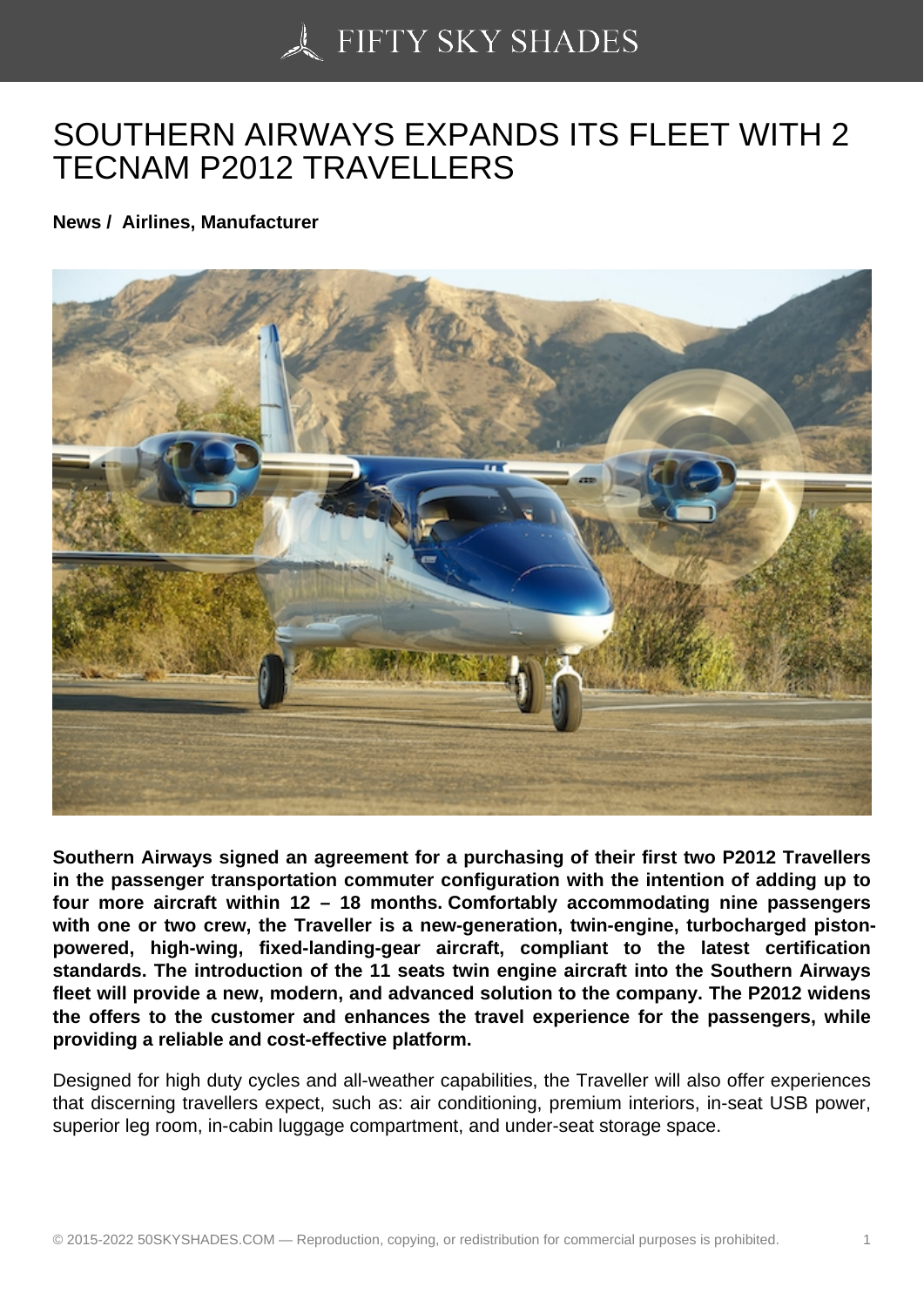The P2012 Traveller matches perfectly Southern Airways needs and has been a natural solution to further expand the commercial offering to the customer with a state-of-the-art product.

More info on the P2012 Traveller: https://www.tecnam.com/aircraft/p2012-traveller/

"The Southern acquisition is the proof that the Tecnam P2012 is capable to answer to the [many needs of a modern aviation operator of t](https://www.tecnam.com/aircraft/p2012-traveller/)his century. A simple and efficient aircraft with modern technology can make the business plan feasible while offering enhanced services to passengers." says Tecnam's US Director of Sales, David Copeland.

"The Tecnam P2012 Traveller will be the fifth aircraft type in the Southern Airways fleet," said Stan Little, Chairman and CEO. "We looked at every current 9-seat option, and we always came back to the Traveller as the best aircraft for our specialty routes. With the Traveller, we can offer our passengers both a great in-flight experience and, due to the low operating costs, a very affordable fare." Stated Stan Little, Chairman and CEO.